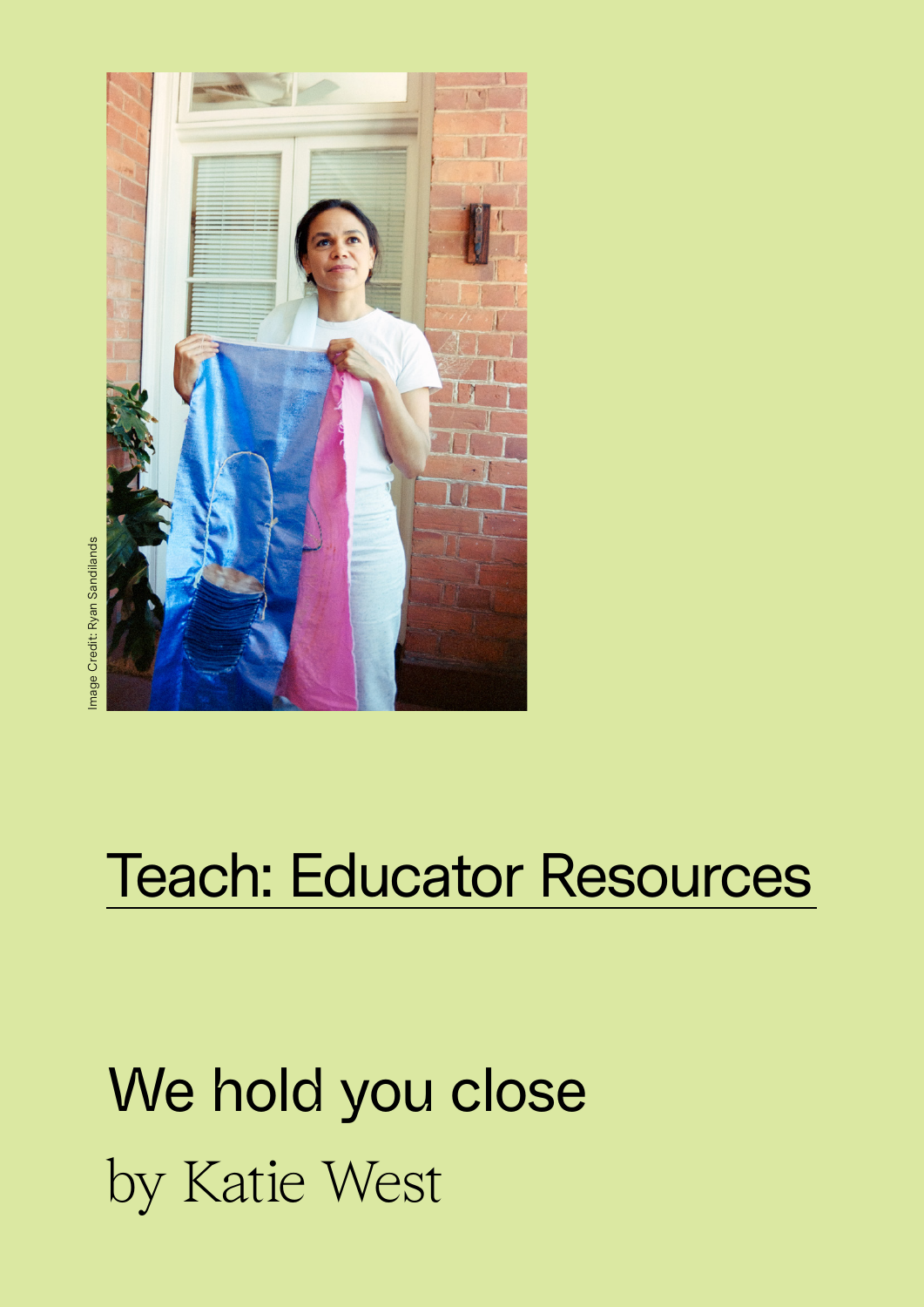Take your students on a virtual excursion of Katie West's exhibition *We hold you close* at PICA by engaging with the free online learning resources below:

Watch: [Interview with Katie West](https://www.youtube.com/watch?v=XvttVt9qBnQ)  [Artist Tour with Katie West - Video courtesy of Perth Festival](https://www.youtube.com/watch?v=XvttVt9qBnQ) Listen: Audio tour of *[We hold you close](https://soundcloud.com/picaperth)* Make: Make: [Activities inspired by the exhibition](https://pica.org.au/wp-content/uploads/2022/04/AllAgesActivity-P1.pdf) Think: [Secondary student worksheet](https://pica.org.au/wp-content/uploads/2022/05/P1-Ednotes2022-2-THINK.pdf)



Katie West is of the Yindjibarndi people of the Pilbara tablelands in Western Australia and lives and works in York on Nyoongar Ballardong boodja. In her exhibition *We hold you close* at PICA (Perth Institute of Contemporary Arts) she invites us to listen and connect to each other and the world around us. Listening is much more than just recognising and responding to sounds and voices. It is a social and political process. Listening creates a responsibility: to change who gets to speak and who gets to listen, and to challenge power and privilege.<sup>1</sup>

Katie West explores listening and connection in different ways. Textiles are presented alongside video and sound in an interactive installation that invites you to participate. *We hold you close* has been made collaboratively. Curated by Eloise Sweetman, it features a musical composition by Simon Charles, sound recordings by Josten Myburgh, and musicians Djuna Lee and Jameson Feakes playing the contrabass and mandocello.

<sup>&</sup>lt;sup>1</sup> Leah Bassel, 'Why a Politics of Listening?,' The politics of listening (London: Palgrave Pivot, 2017), 1-15.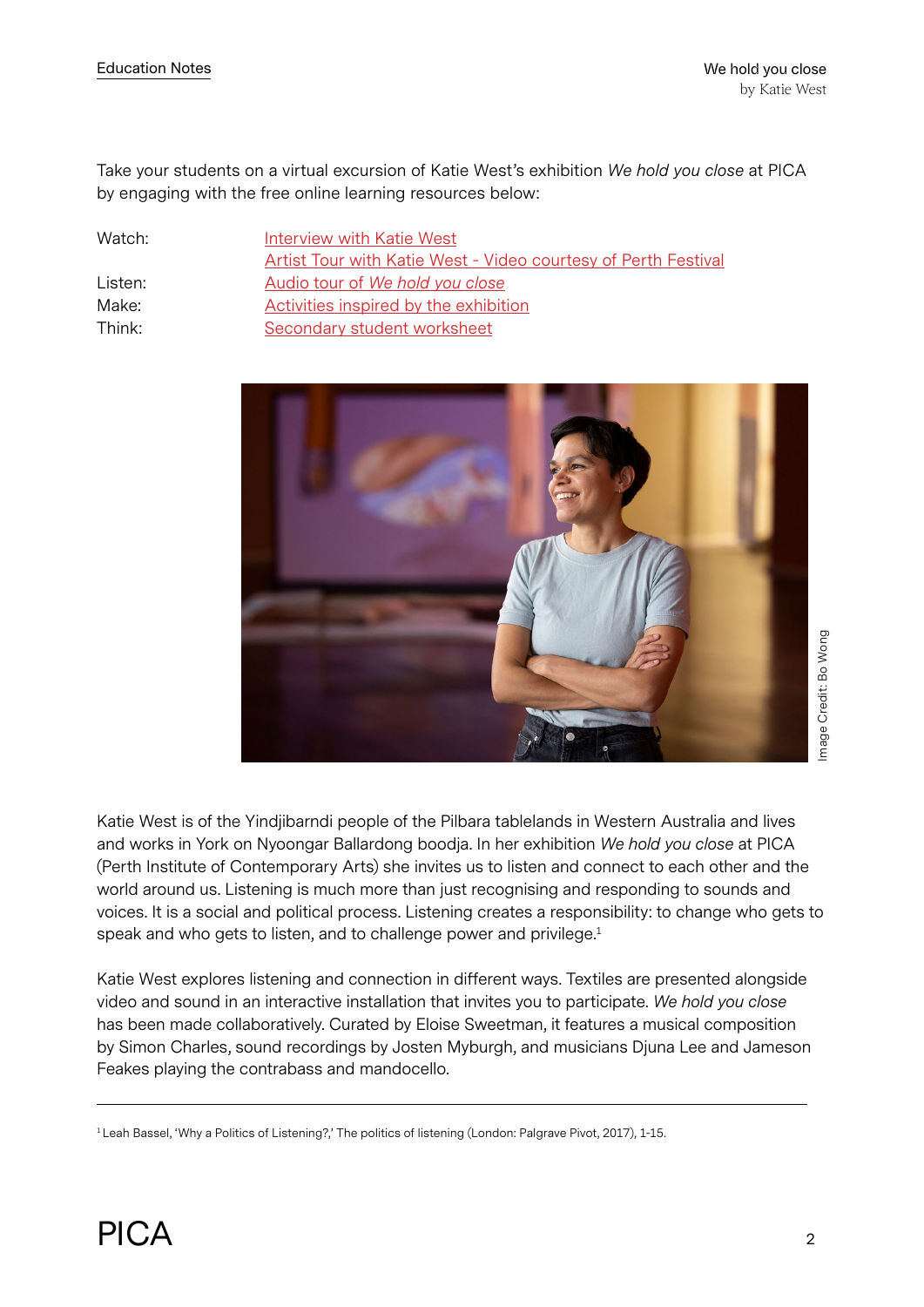

A meeting space has been created in the gallery where, over a cup of tea, visitors can make hand-twisted string from recycled fabric to add to a colourful textile structure. Working together provides visitors with an opportunity to slow down, talk with each other, and take in the world around them.

String is a metaphor for connection. Made from separate strands twisted together to form a single strand, string joins things together. It is a simple, beautiful tool that has been used to make and repair countless objects by about all human societies.<sup>2</sup>

The textile structure in *We hold you close* is inspired by traditional practices of making baskets from woven strings of natural fibres. Katie West sees art as a way of making new knowledge and connections, and as a process of cultural renewal. She explores her Yindjibarndi identity inherited from her mother, and the disruption of cultural ties they both experienced as adopted children. Instead of using plants, she uses fabric to create baskets. She explains this as a way of adapting:

### **"I'm away from Country - I don't know if it is appropriate to use certain plants. I am making with the resources that I do have. It's about adapting the practice, and cultural continuity of the craft".3**

*We hold you close* features fabrics which have been naturally dyed using plants by Katie West's family and friends. She invited them to join her for a workshop and to walk along the Gogulgar Bilya (Avon River) collecting plants. They avoided picking anything, focusing on weeds and plants that had blown onto the ground, or that would be maintained by the council. They made dye bundles and placed them into pots of bubbling water on an open fire, passing the time while they waited together by eating lunch, and drinking cups of tea.

The act of walking is an important part of Katie West's artwork. The rhythm of walking is calming and helps people to focus. Katie West has explored walking as a form of meditation in a previous

<sup>2</sup> Sabrina Gschwandtner, 'A Brief History of String,' Cabinet Magazin (2006): 38-41.

<sup>3</sup> Katie West, phone interview, February 2022.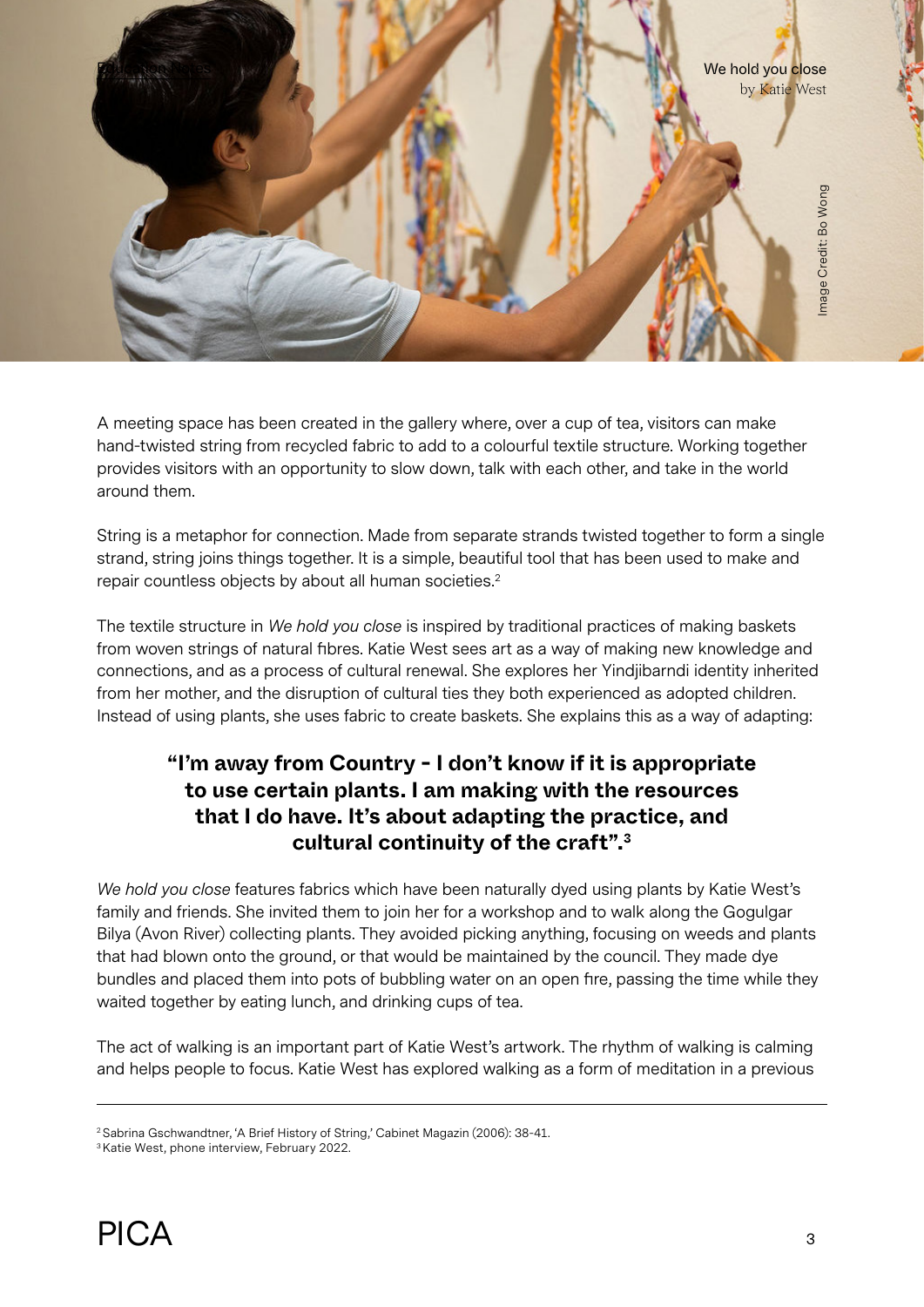work titled *Decolonist*.<sup>4</sup> Focusing on her breath while collecting plants, she meditated on releasing the traumas of colonisation and imagining a new Australian reality.

Sound is used in *We hold you close* to create a calming atmosphere. Sounds from the process of making the artwork have been fed back into the artwork. Simon Charles' composition is inspired by the motion of making string by rubbing strands across the thigh and twisting them tight. String instruments (mandocello and contrabass) are played in patterns layered over each other. The soundscape by Josten Myburgh is made of the sounds of fire, rain, making, and walking recorded during the natural dyeing workshop.

*We hold you close* draws our attention to the slow pace of making things by hand. Whether it is through craft, playing an instrument, or gardening, slowing down can help us to grow closer to others and our surroundings. The slow pace of making things by hand is more sustainable than manufacturing enormous quantities of products in factories at an ever-increasing pace. The carbon emissions from this mass-production contribute to dangerous climate change which threatens ecosystems and livelihoods.

By inviting people to slow down and make things together by hand, Katie West is encouraging them to think about the power of collective action. *We hold you close* is a generous exhibition which gives us the opportunity to be involved and to connect. It is about the positive potential of people. But it is also a challenging exhibition which encourages us to think about personal responsibility. Katie West is reminding us to use our power to make the world a better place. She describes *We hold you close* as:

**"...a space for reflection on individualism and how we interact. Working collectively is about people stepping in and realising their agency. People often need a lot of instruction – it is a default from being really individualised, because power usually goes to one person. Collective action cannot just be left open. We need to take custodianship for the places we live and to stop switching off from things we don't think are our responsibility."5**

<sup>4</sup> Decolonist, West Space , Melbourne, 6 May - 4 Jun 2016, for Next Wave Festival, https://katiewularniwest.com/section/443740- Decolonist.html.

<sup>5</sup> Katie West, phone interview, February 2022.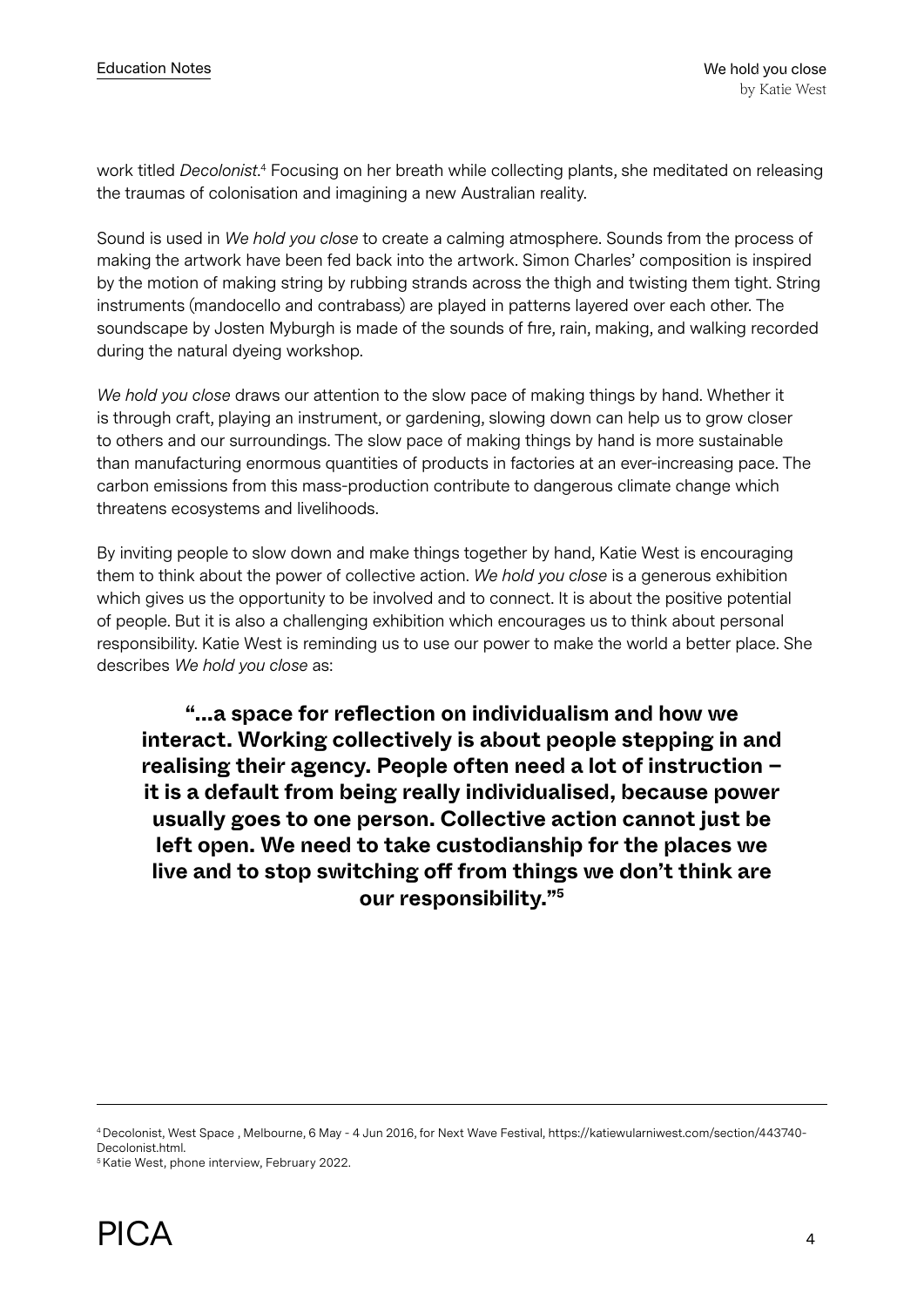#### **Glossary**

*We hold you close* by Katie West can be interpreted using different ideas and terms:

#### **Settler Colonialism**

Settler colonialism describes attempts to replace the original population of a place with a society of settlers. This includes Australia, Canada, the United States, and South Africa. Australia was declared terra nullius (Latin term - 'land of no one') and occupied by the British. No treaty was made with Aboriginal and Torres Strait Islander people. Rights to the land were not given away – sovereignty was never ceded.

#### **Decolonisation**

Describes a social justice movement focused on returning Indigenous land and renegotiating power. Indigenous people, knowledge, and methods are put first. Decolonisation builds sustainable relationships between people and the natural environment.

#### **Materiality**

A description of contemporary art that emphasises the materials used to make it. This is instead of focusing on an image of something else. The meaning of the artwork is from symbolic use of materials and processes.

#### **Relational Aesthetics**

A term for art inspired by human relationships and social context. It was created by curator Nicolas Bourriaud in the 1990s to describe exchanges between artists (as facilitators), and audiences (as participants). The artist gives the audience access to power and the means to change the world.

#### **Interactive Art**

Describes art that relies on the participation of audiences. It is inclusive and includes sculpture which can be touched / played with, or technologies that participants respond to.

#### **Dérive**

Describes a journey through a landscape, often on foot, where participants drop their routines to experience different geographical areas. Put forward by Guy Debord in the 1950s, it is a strategy for transforming society by studying how the environment affects emotions and behaviour.

#### **Slow Making**

Is finding the time to slowly make things and build connections – to ourselves, and to family, food, the places we live, and life. Slow making of arts and craft has a positive effect on wellbeing and mental health.<sup>6</sup> There has been a dramatic rise in the number of people getting involved in crafts over the past 18 months during the pandemic.<sup>7</sup>

#### **Craftivism**

A term for activism using craft to challenge inequality. These do-it-yourself activities are inspired by sustainability and civil rights. E.g. the Knitting Nannas protesting environmental destruction<sup>8</sup>

<sup>6</sup> Indian Ocean Craft Triennale, 'About IOTA,' https://indianoceancrafttriennial.com/about-iota/

<sup>7</sup> Gina Fairly, 'Crafts sector seek national policy: The uptake in craft and design is not reflected in revised policy,' (2021): https:// www.artshub.com.au/2021/10/15/crafts-sector-seek-national-policy/ (accessed Nov 2021).

<sup>8</sup> The Knitting Nannas, 'Saving land, air and water for the kiddies,' https://knitting-nannas.com/